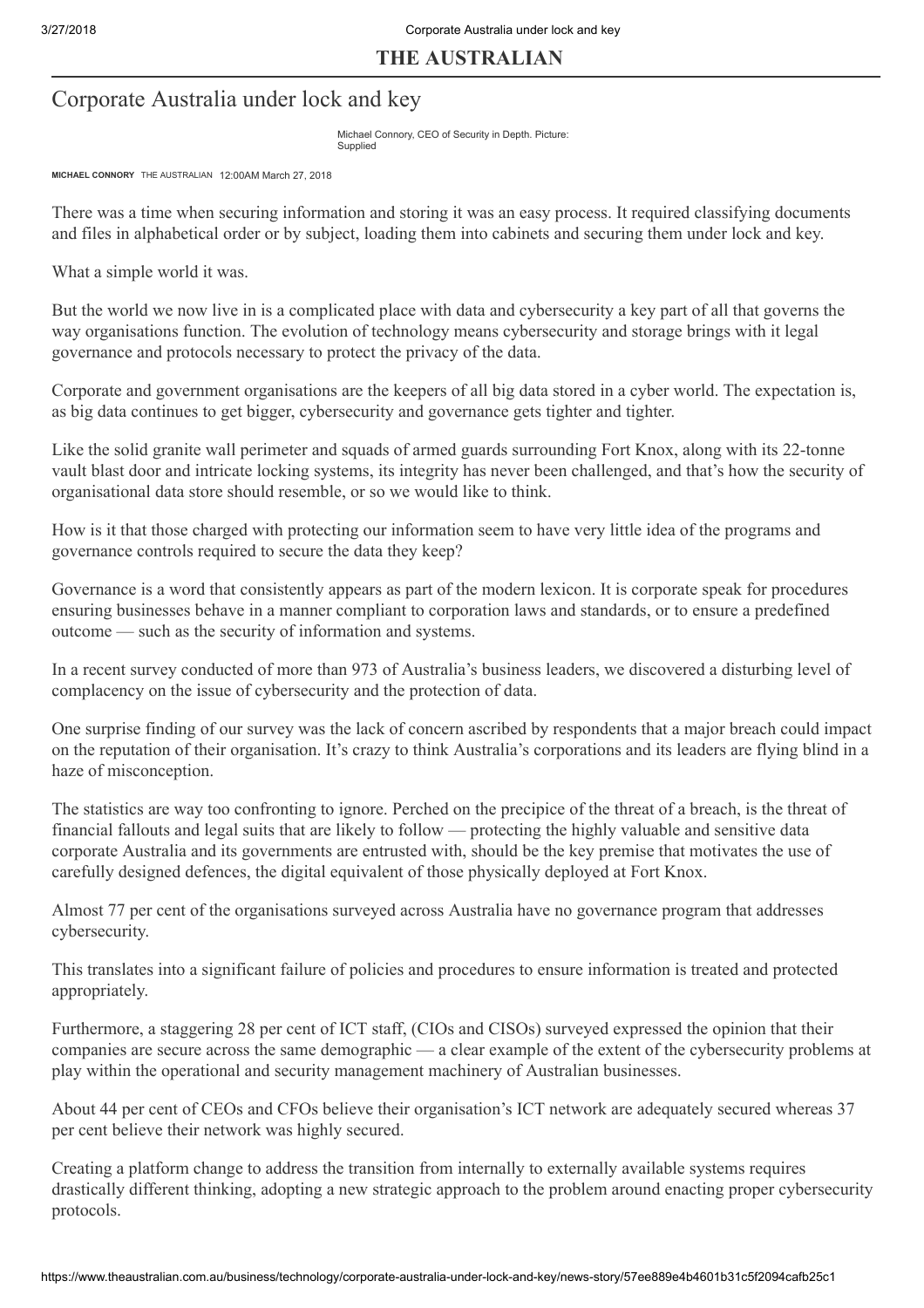#### 3/27/2018 Corporate Australia under lock and key

As simple as it seems, the challenges facing executives is the provision of additional funding to ensure this transformation is fully achieved. While 62 per cent of businesses surveyed reported an increase in IT-related funding. However, it does not appear this funding was being applied to addressing key weaknesses in cybersecurity capability. For example, reported funding increases did not appear to provide address for the following:

- qualified cybersecurity staff at least 78 per cent claim one more qualified staff was required
- investment in strategic responses 58 per cent assert that funded security activities are tactical, not strategic.

Hole plugging isn't exactly a remedy that beds down the issue around ensuring an organisation is secure, rather it exposes the threat of dozens of others.

A poll conducted with CEOs of Australia's manufacturing sector sought to understand whether they had a plan in place to manage a data breach — 68 per cent claimed they had no plans or even considered enacting a plan, while 19 per cent said they were organising an appropriate incident response plan later in the year.

Corporate Australia is entrusted with information we value highly. The expectation of preparation is a demand that must be adhered to. And as Benjamin Franklin, inventor, polymath, scientist, and a founding father of the US said: "By failing to prepare, you are preparing to fail."

Michael Connory is the CEO of Security In Depth.



[Airmow gains a cutting edge](http://www.theaustralian.com.au/business/technology/birds-eye-view-puts-airmow-on-cutting-edge-of-contracting/news-story/5734659c3b33cde2db8b46de851b2b61?link=TD_www.theaustralian_all_business_.128cf7dc74979def&utm_source=www.theaustralian_all_business_.128cf7dc74979def&utm_campaign=circular&utm_medium=THEAUSTRALIAN) DAVID SWAN Australia has its first on-demand marketplace for lawnmowing.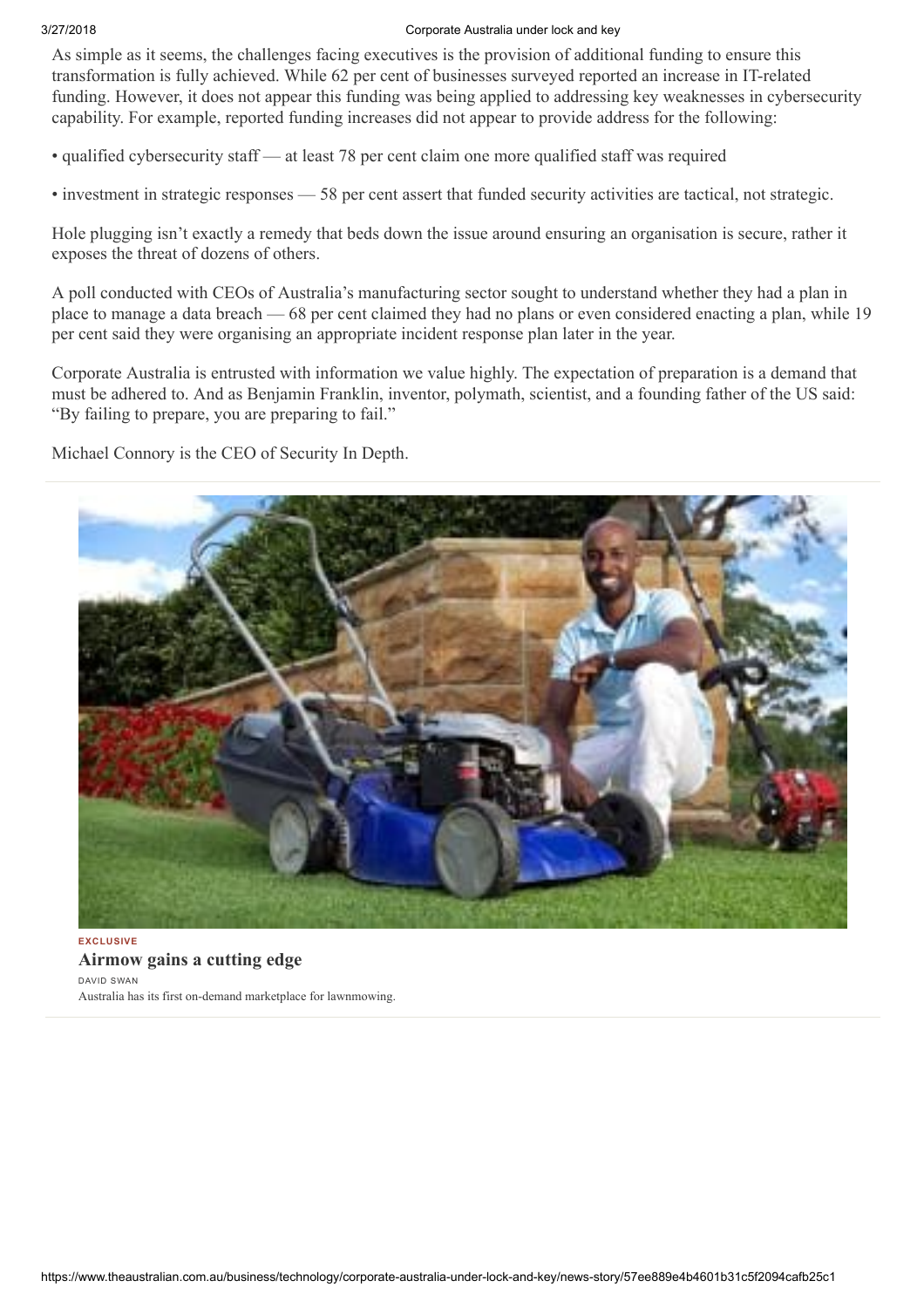

#### FOUR PILLARS [Narev team continues to unravel](http://www.theaustralian.com.au/business/opinion/richard-gluyas-banking/narevs-leadership-team-continues-to-unravel/news-story/565565a8870027ab3947143d26bdb117?link=TD_www.theaustralian_all_business_.128cf7dc74979def&utm_source=www.theaustralian_all_business_.128cf7dc74979def&utm_campaign=circular&utm_medium=THEAUSTRALIAN)

RICHARD GLUYAS

The unravelling of CBA chief executive Ian Narev's hand-picked leadership team has been extraordinary.



#### [More CBA execs shown the door](http://www.theaustralian.com.au/business/financial-services/bloodletting-continues-for-cbas-executive-team/news-story/84d34a8c4f35ca4a9dfe8b7c7a786d1b?link=TD_www.theaustralian_all_business_.128cf7dc74979def&utm_source=www.theaustralian_all_business_.128cf7dc74979def&utm_campaign=circular&utm_medium=THEAUSTRALIAN)

MICHAEL RODDAN

More senior executives will leave the Commonwealth Bank in the wake of the money laundering scandal.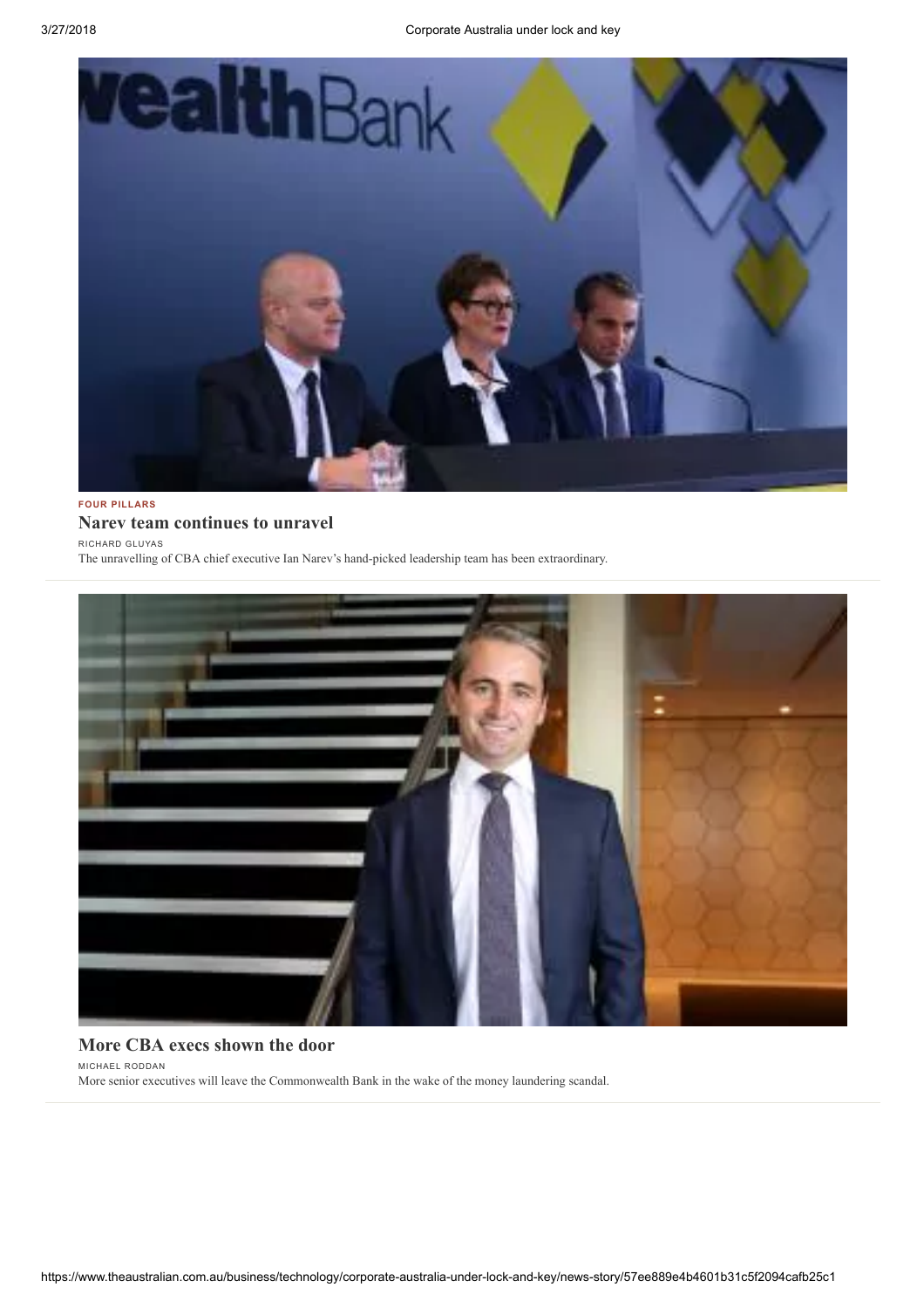

# [Harvey's dairy venture turns sour](http://www.theaustralian.com.au/business/gerrys-dairy-diversification-hits-a-dead-end/news-story/142e6c43e554ded8058b501b3a723d53?link=TD_www.theaustralian_all_business_.128cf7dc74979def&utm_source=www.theaustralian_all_business_.128cf7dc74979def&utm_campaign=circular&utm_medium=THEAUSTRALIAN)

ELI GREENBLAT

Gerry Harvey's dreams of creating a thriving dairy empire have soured.



## [FAR nears offshore drilling success](http://www.theaustralian.com.au/business/mining-energy/far-nears-offshore-drilling-success/news-story/40e4e6ff5d865c60560ebdcc76f47503?link=TD_www.theaustralian_all_business_.128cf7dc74979def&utm_source=www.theaustralian_all_business_.128cf7dc74979def&utm_campaign=circular&utm_medium=THEAUSTRALIAN)

MATT CHAMBERS

FAR is closer to recognition for leading the most successful offshore oil campaign by an Australian company this decade.